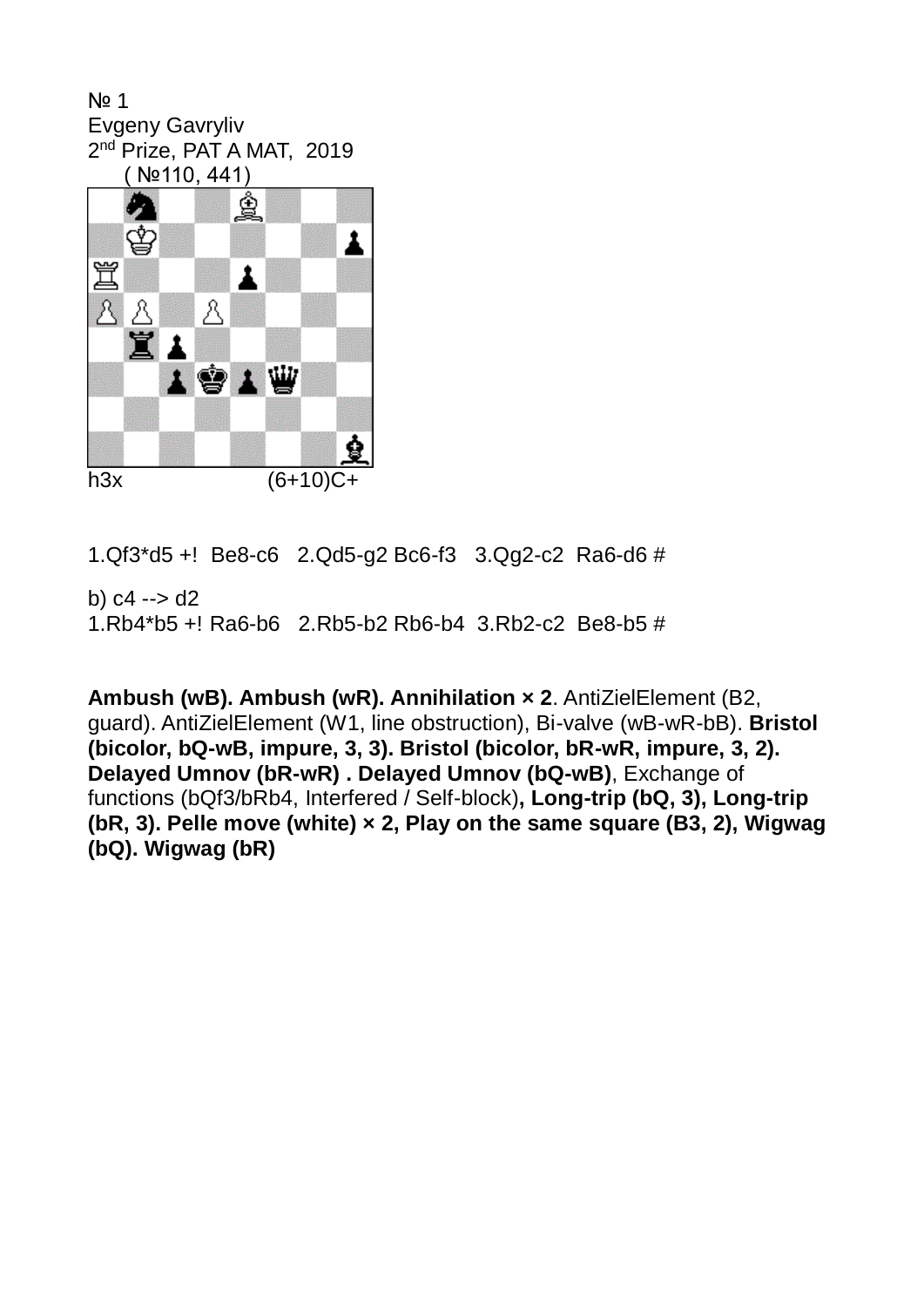№ 2 Evgeny Gavryliv 1<sup>st</sup> H. M., SuperProblem, 2020 (E 985 / 13-10-2020)



## **Tempo-tries:**

1.Rd8-b8 **??** 2.Ba2-b3 (a) Rb5-a5 3.Rb8-b4 **Ra5-c5#** 1.f2-f1=B **??** 2.Bf1-d3 (b) Rd5\*e5 3.Rd8-d4 **Re5-c5#** 1.Rd8-b8! Rb5-a5! 2.Rb8-b4 Ra5-b5 ! 3.Ba2-b3! (a) **Rb5-c5 #** 1.f2-f1=B! Rd5\*e5! 2.Rd8-d4 Re5-d5 ! 3.Bf1-d3 ! (b) **Rd5-c5 #** 1.c2-c1=R+! Rd5-d1 2.Rc1-c3 Rd1-b1 3.Rd8-d3 Rb1-b4 # 1 . Sf6-d7 Rd5-d3 2.Sd7-c5 Rd3-b3 3.Rd8-d5 Rb5-b4 # 1.Kc4-c3 Rd5-d2 2.Rd8-d3 Rb5-b2 3.Be5-d4 Rd2\*c2 # 1.Be5-d4 Rd5-d6 2.Sf6-d5 Rb5-b6 3.Kc4-c5 Rd6-c6 #

**Ambush (bR). Ambush (wR). AntiZielElement (B1, line obstruction) × 2.** AntiZielElement (W2, flight-unguard). **Bristol (bicolor, wR-bR, impure, 3, 5). Bristol (bicolor, wR-bR, impure, 4, 5)**. Chernous theme. Echo mates (rotated 180, 0, 1). **Klasinc theme (wR-bR) × 2.** Long-trip (wR, 3) × 3 **Play on the same square (B3, 2). Play on the same square (W3, 2) × 2. Promotion (rb). Switchback (wR, captureless, 1). Switchback (wR, with captures, 1). Tempo move (wR, waiting) × 2. Model mate × 6.** Echo, Chameleon. Mates on the same square  $\times$  3

**Gavryliv Constant:** Three or more mates on the same square, at least two of the mates deliver by the same white piece from different departure squares. It is allowed to perform thematic mates in the set play and/or tries.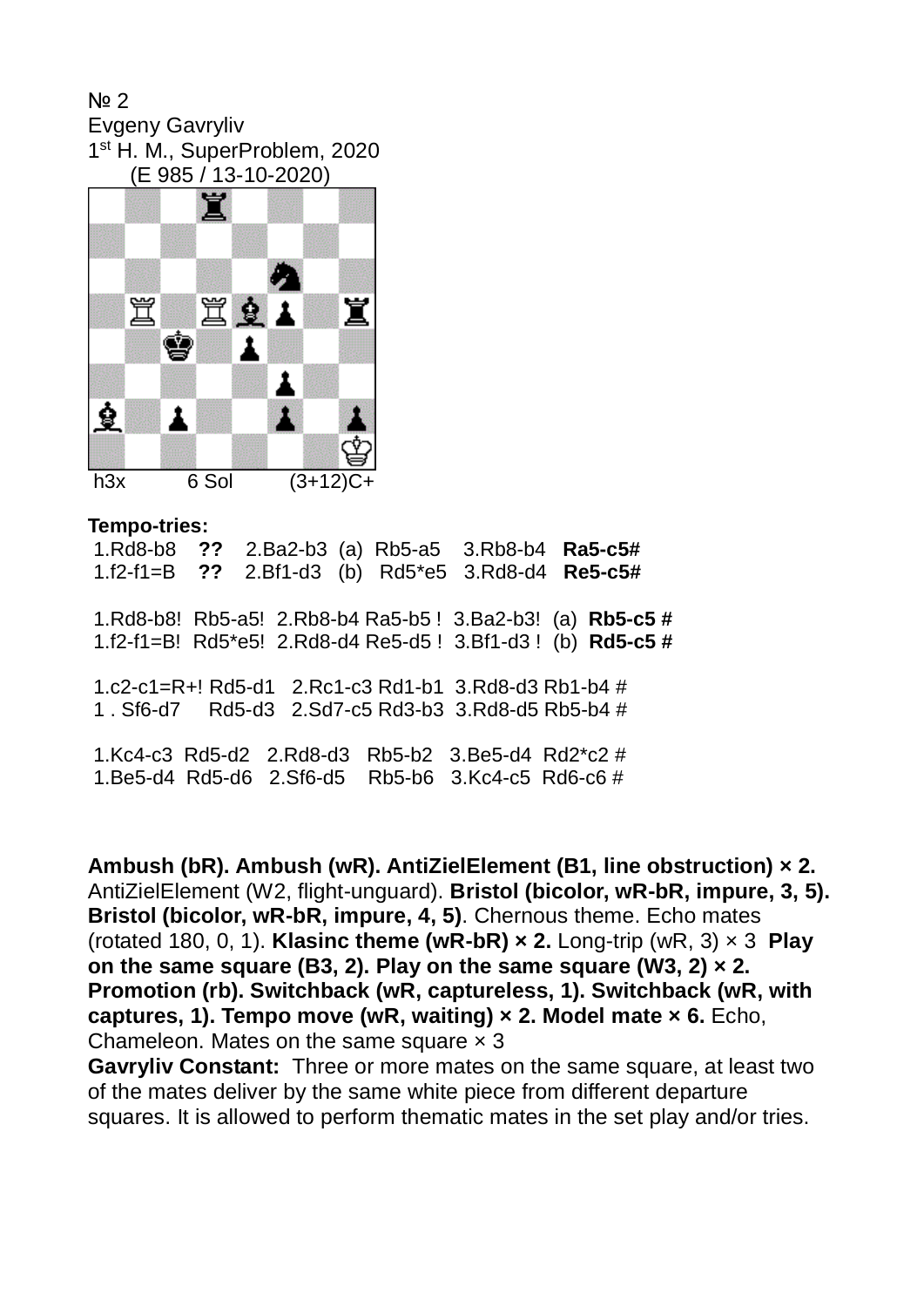№ 3 Evgeny Gavryliv 1<sup>st</sup> Place, The Macedonian Problemist Leaque- 2021



1.Rd5\*d4! Rf7-f8! 2.Rd4\*d3 Ba7\*e3! 3.Ke2\*e3 Qe8\*e6 # 1.Sh5\*f4! Ba7-b8! 2.Sf4-g2 Rf7\*f3! 3.Ke2\*f3 Qe8-h5 #

**Active sacrifice (white) × 2.** Ambush (wB). **Annihilation × 2**. AntiZielElement (B1, guard). **Chumakov theme (p-p, simplified, 2, 2).**  Delayed Umnov (bS-wQ)**. Exchange of functions (bPe3/bPf3, Captured / Passive self-block). Kniest theme × 2. Model mate × 2**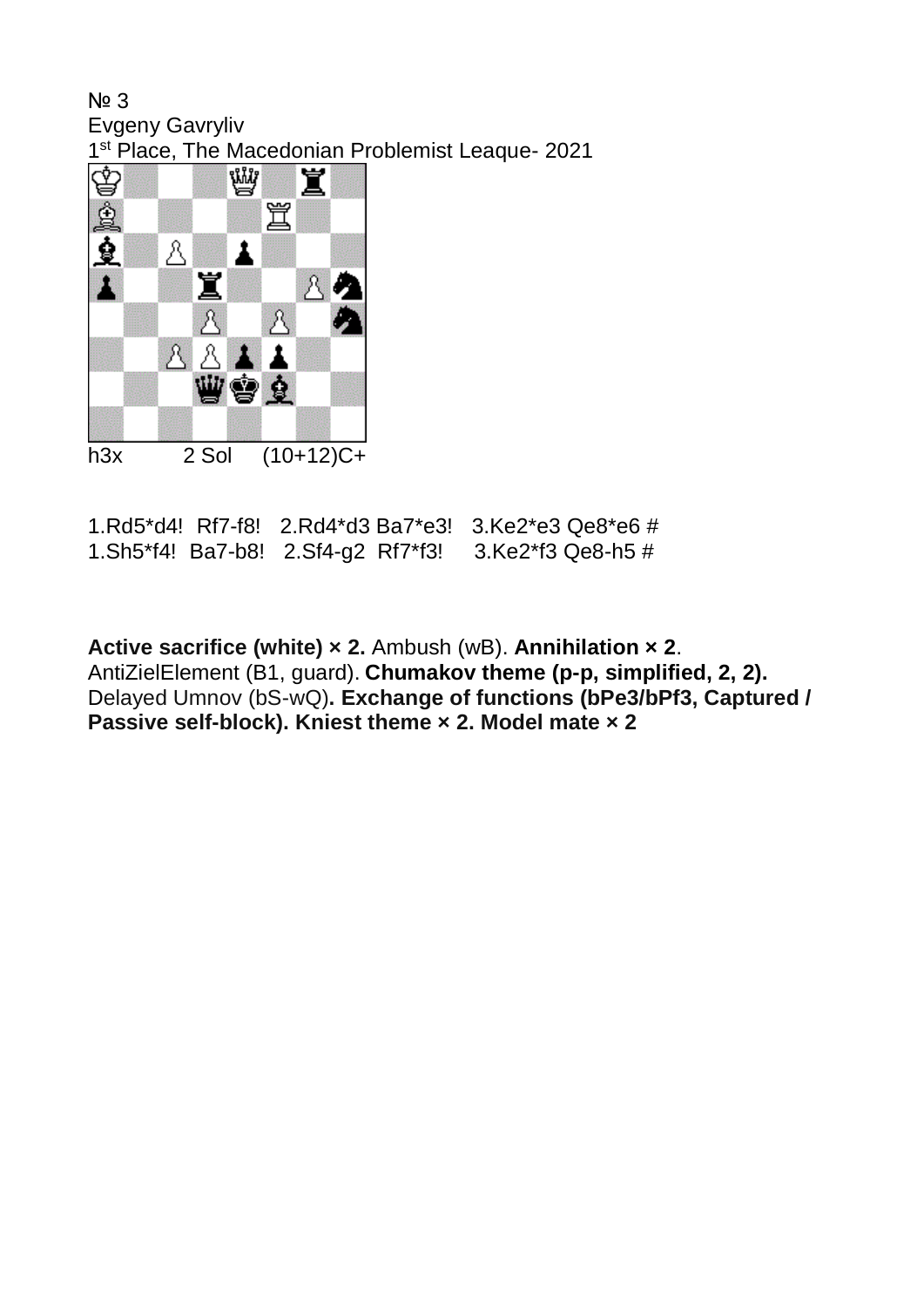№ 4 Evgeny Gavryliv 5 Place, XX Ukrainian Team Championship, 2021р.



|  |  | 1.h2-h1=S! Sh3-g1 2.Sh1-g3 Sd3-f2 + 3.Ke4-f4 Sg1-h3 #     |
|--|--|-----------------------------------------------------------|
|  |  | 1.a2-a1=B! $Sd3*c1$ 2.Ba1*d4 $Sh3-f2 + 3.Ke4-e5$ Sc1-d3 # |
|  |  | 1.h2-h1=B! Bg4*h5 2.Ke4*f5 Sd3-e5 3.Bh1-e4 Bh5-g4 #       |

[Play on the same square](http://helpman.komtera.lt/definition/Play%20on%20the%20same%20square) (W2, 2). [Promotion](http://helpman.komtera.lt/definition/Promotion) (bbs). [Switchback](http://helpman.komtera.lt/definition/Switchback) (wB, with captures, 1). [Switchback](http://helpman.komtera.lt/definition/Switchback) (wS, captureless, 1). [Switchback](http://helpman.komtera.lt/definition/Switchback) (wS, with captures, 1). Model mate  $\times$  3.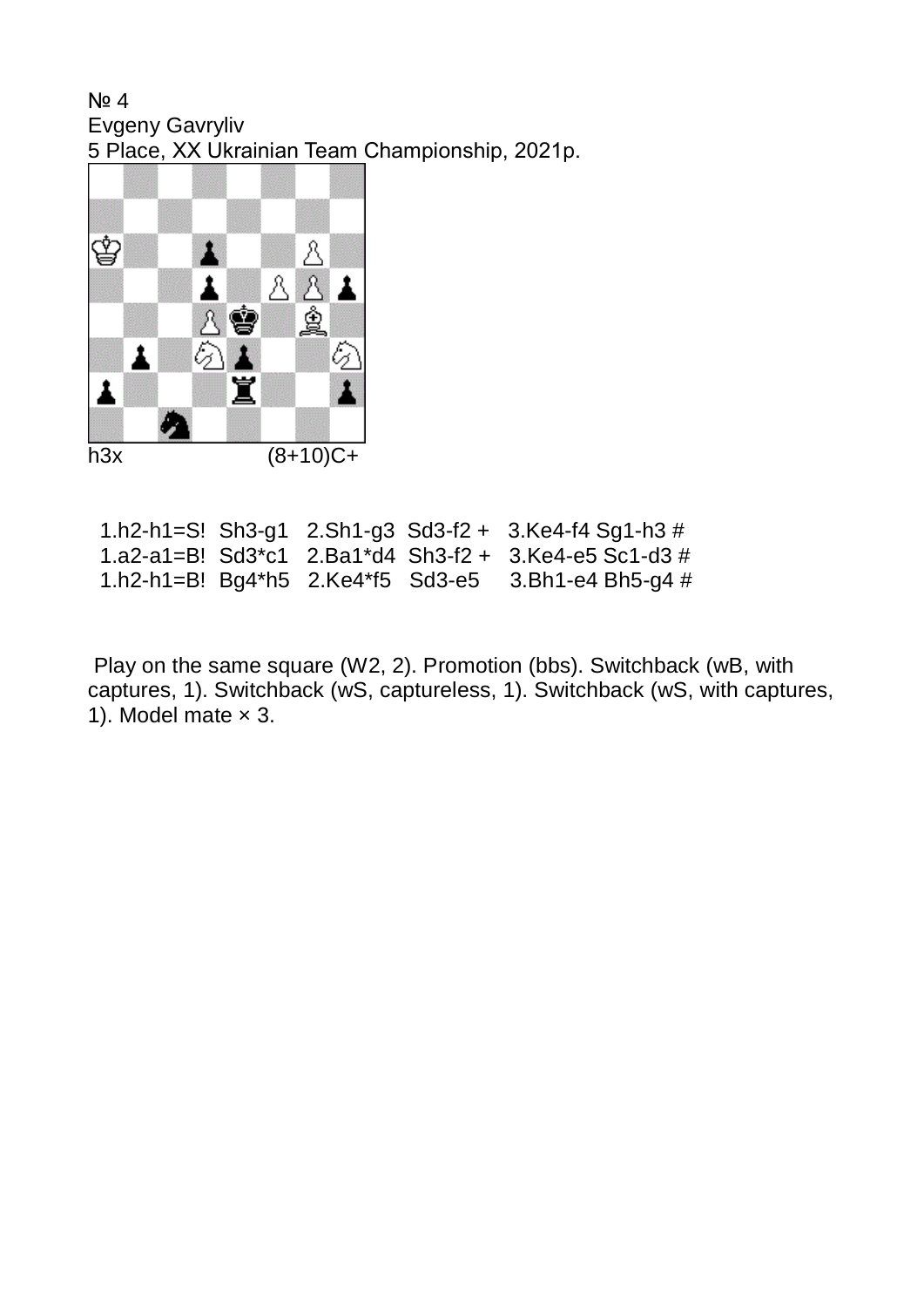№ 5 Evgeny Gavryliv Gaudium – 2021 (N252 (24.12.2021) / 2264)



| 1.Qb7*b5! $Sg6*e7!$ 2.Bf8*e7 Sf5-d4 3.Be7-b4 Sd4*b5#       |  |  |  |
|------------------------------------------------------------|--|--|--|
| 1.Qb7*d5! $Sf5*g7$ ! 2.Bf8*g7 $Sg6*e7$ 3.Bg7-d4 $Se7*d5$ # |  |  |  |

**[Active sacrifice](http://helpman.komtera.lt/definition/Active_sacrifice) (black, delayed) × 2. [Active sacrifice](http://helpman.komtera.lt/definition/Active_sacrifice) (white) × 2. [Analogy](http://helpman.komtera.lt/definition/Analogy) (good).** [Exchange of functions](http://helpman.komtera.lt/definition/Exchange_of_functions) (wSf5/wSg6, Active sacrifice + Line opening / Mate). **[Helledie theme](http://helpman.komtera.lt/definition/Helledie_theme) × 2. [Zilahi](http://helpman.komtera.lt/definition/Zilahi) (active, SS, 2). Model mate × 2**